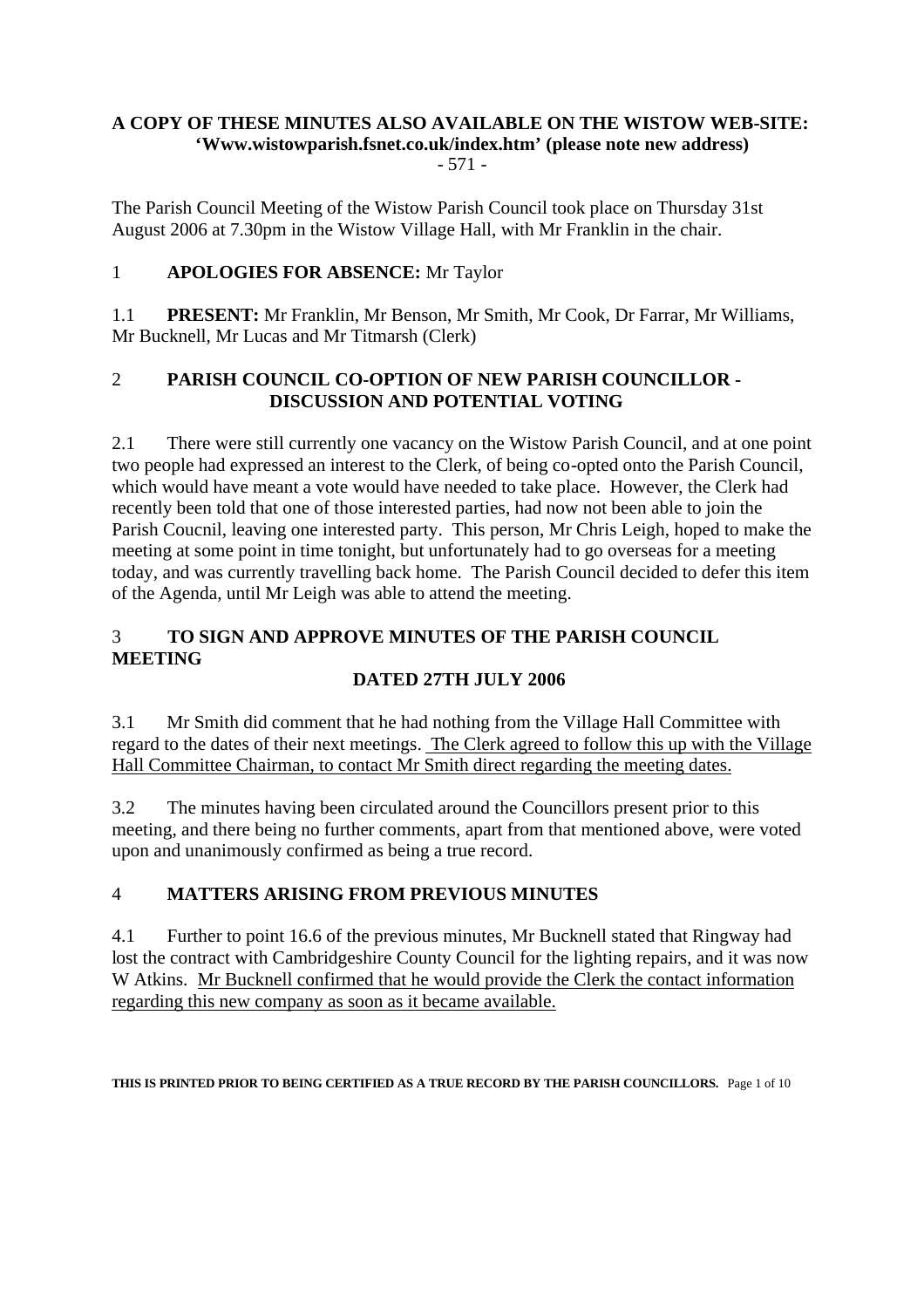#### 5 **MEMBERS DECLARATION OF INTEREST FOR ITEMS ON THIS AGENDA**

5.1 The key aspects of the Code of Conduct legislation and members subsequent Declaration of Interests, were explained to the new member of the Parish Council. It was noted that under the New Code of Conduct of the Local Government Act 2000, Part 3, Mr Bucknell wished it known that he had a Declaration of Interest under items 9 and the first two points under item 17 of this Agenda, as both a District Councillor and involved with Huntingdonshire Housing Partnership.

#### 6 **a - FINANCE - TO APPROVE THE FINANCIAL STATEMENT/ PAYMENT OF ACCOUNT FOR JULY 06**

6.1 As this had been circulated around the Councillors prior to this meeting and there being no further comments, were voted upon and unanimously confirmed as being a true record.

6 **b - FINANCE - TO APPROVE PAYMENT OF OUTSTANDING AMOUNTS : MR D TITMARSH - JULY 2006 SALARY (RATES AS PER MINUTE NO. 11.1 OF THE MEETING DATED THE 30TH MARCH 2006) £ 196.10 WISTOW VILLAGE HALL COMMITTEE - MEETING HIRE 27/4/06 TO 27/7/06 £ 45.00 K FERGUSONS LTD - GRASS CUTTING OF CHURCHYARD AND GRAVEYARD £ 376.00** 

6.2 These payments were agreed upon by all the Councillors present and the outstanding cheques duly signed at the meeting.

## 6 **c - FINANCE - TO REVIEW CASH FLOW AND RESOLVE ANTICIPATED ISSUES AND CONSIDER PRECEPT REQUEST FOR 2007**

6.3 The basis of this document was explained to the new Councillors present, and it was asked for some of the background history regarding the Oakland's Footpath Repair that was shown within it, and this was duly explained to those present.

6.4 The basis of the Precept request was also explained to the new Councillors present, and how the amount requested of £6000, had remained unchanged for several years now.

## 7 **CORRESPONDENCE**

7.1 It was stated that an item of correspondence had been noted from Goodyear, about a grant that might be appropriate for the play matting needed in the Playing Field currently. The Clerk stated that he would try to locate this item of correspondence, and see if it was possible to apply for this grant for this purpose.

**THIS IS PRINTED PRIOR TO BEING CERTIFIED AS A TRUE RECORD BY THE PARISH COUNCILLORS.** Page 2 of 10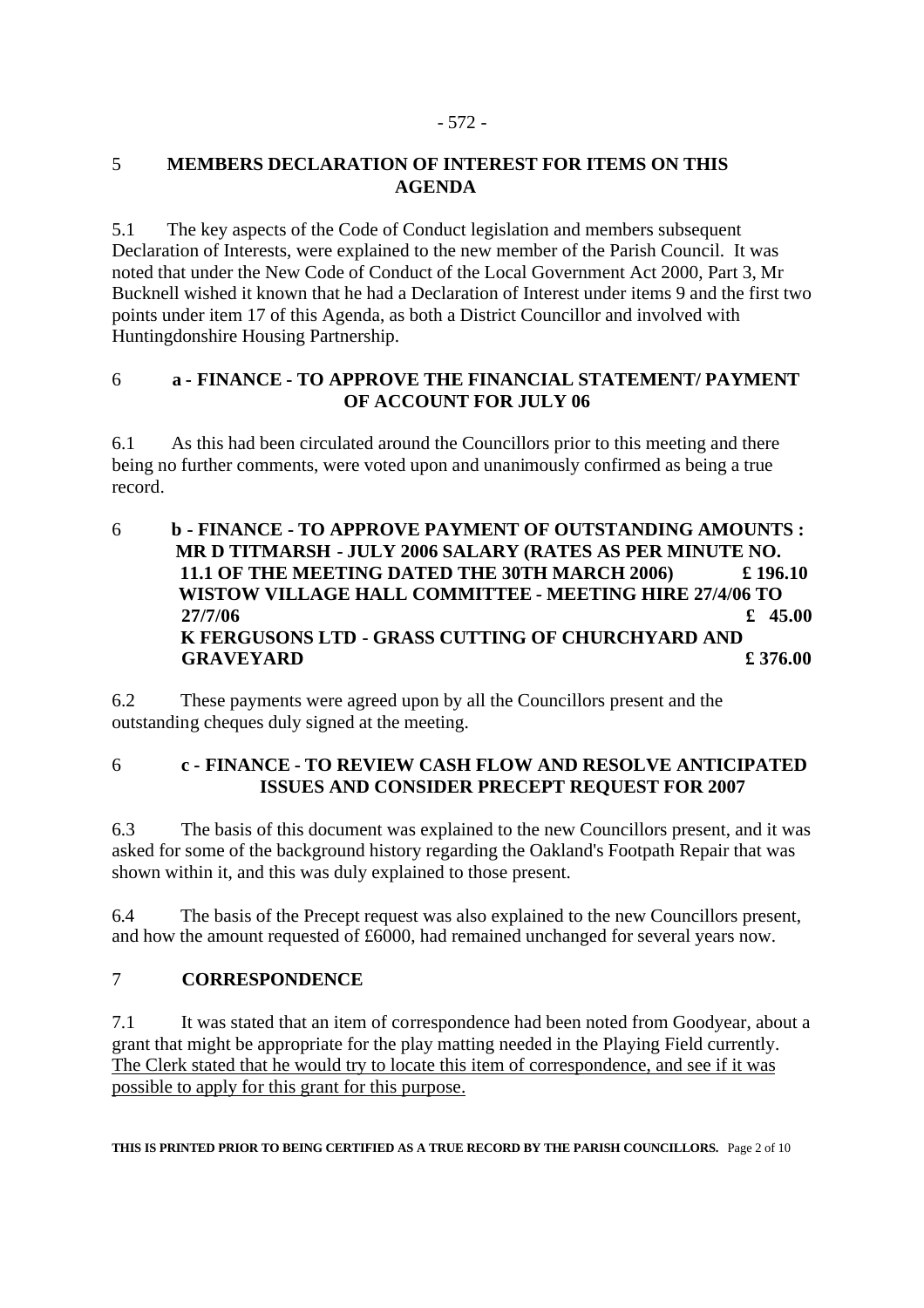7.2 There had been no correspondence received, that did not appear elsewhere in this meetings Agenda.

#### 7.3 **CORRESPONDENCE PREVIOUSLY RECEIVED**

7.31 HDC - Planning Application - RAF Upwood, Ramsey Road, Bury - to change the use to urban assault, war games, paint ball event centre for a temporary period

#### 8 **PC ACKERS - COMMUNITY LIAISON OFFICER - TO REPORT TO PARISH COUNCIL**

8.1 Unfortunately, PC Ackers was unable to attend this meeting, but they had sent a report to the Clerk, which was read out at the meeting.

8.2 The report stated that there had been no crimes reported since the last Parish Council Meeting, but there had been one incident of a male acting suspiciously in the village, but when police attended the scene, and searched the area, he could not be found.

## 9 **TO CONSIDER ANY PLANNING APPLICATIONS RECEIVED - RAF UPWOOD - CHANGE OF USE TO URBAN ASSAULT**

Mr Bucknell left the meeting for the duration of this Agenda item being discussed at 7.55pm.

9.1 This planning application had been circulated around all the Councillors present at this meeting, and there being no objections at all to this planning application, was formally approved by the Wistow Parish Council. The Clerk agreed to contact Huntingdonshire District Council, and formally inform them of this decision.

Mr Bucknell then came back to join the meeting at 8pm.

## 10 **PARISH PLAN MEETING WITH MR REES OF CAMBS ACRE - MR FRANKLIN, MR BENSON AND CLERK TO REPORT**

10.1 Mr Franklin reported on a meeting that had taken place on the 9th August 2006, with himself, Mr Benson, Mr Rees of Cambs ACRE and the Clerk regarding items raised from the Wistow Parish Plan. It was identified that Wistow's Plan was being submitted to an Executive Meeting on the 21st September 2006 along with 5 other parishes, and at this meeting, it would decide where the Parish Plans were to be circulated, in order to get the maximum support for its projects. This support could be financial, but it could also help in many other ways aswell. A feedback from this meeting would be made, but it could possibly extend to after Christmas. Any further information would be passed around the Parish Council as soon as it was received.

Mr Chris Leigh then offered his apologies and arrived at the meeting at 8.05pm.

**THIS IS PRINTED PRIOR TO BEING CERTIFIED AS A TRUE RECORD BY THE PARISH COUNCILLORS.** Page 3 of 10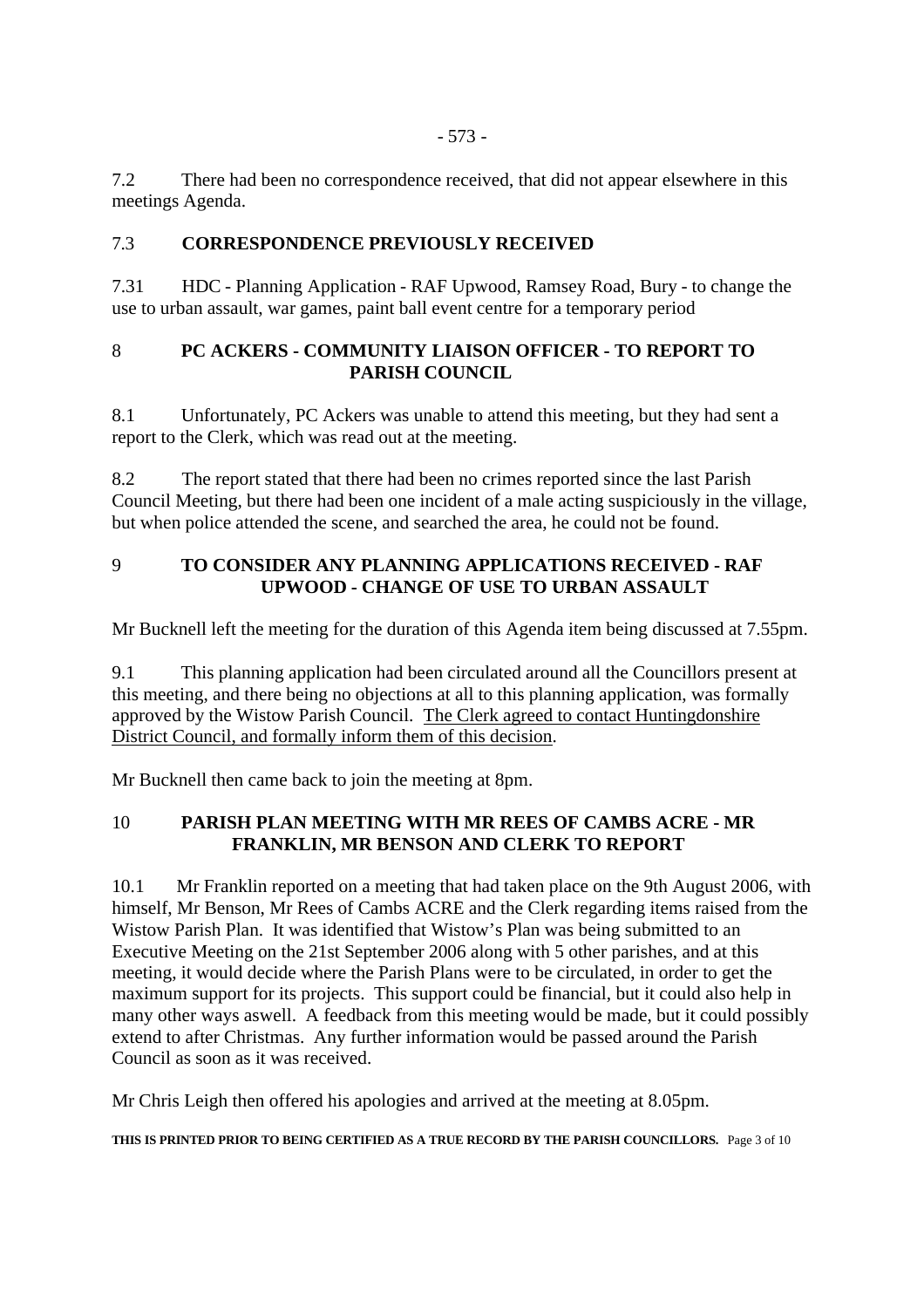Mr Franklin asked the Parish Council if anyone objected to item 2 of the Agenda now being discussed at the meeting, and no one did object to this proposal.

2.2 Mr Chris Leigh wished to stand for co-option onto the Wistow Parish Council, and this was proposed by Mr Williams and seconded by Mr Smith.

2.3 Mr Leigh was therefore welcomed onto the Parish Council, and the Acceptance of Declaration of Office and Code of Conduct form was passed to Mr Leigh at this time, to be completed and signed and returned to the Clerk as soon as possible.

The Agendas and the meeting then carried on as previously.

## 11 **VILLAGE SEATS RENOVATION AND CLEANING - FEEDBACK FROM MR WILLIAMS AND MR FRANKLIN**

11.1 Further to point 15.1 of the previous minutes, Mr Williams stated that he had fixed a new slat onto the bus shelter seat, and had an invoice for £49.10 plus VAT for the timber bought for this work. This amount was formally approved by the Parish Councillors present at this meeting, and the cheque for this signed shortly after the meeting.

11.2 Also, further to point 15.1 of the previous minutes, Mr Franklin stated that he had cleaned the green algae from the seat on the green by the bridge.

## 12 **PARISH COUNCIL INSURANCE RENEWAL FROM SUFFOLK ACRE FROM 1ST OCTOBER 2006 - £774.95 - DISCUSSION?**

12.1 The Clerk reported that the renewal premium for the Insurance Policy currently held with Zurich Municipal and dealt with by Suffolk ACRE was £774.95, as compared with £762.69 for the previous year. It was explained to the new Parish Councillors that Insurance Policies for Parish Council's were quite unique and only certain Insurance Companies offered a policy that was suitable i.e. Cornhill Insurance and Zurich Municipal. It was therefore approved to carry on with Zurich Municipal for this renewal, and the payment for £774.95 was duly signed at this meeting. The Clerk agreed to deal with the relevant correspondence dealing with this Insurance renewal.

## 13 **ADAPTATION OF THE WISTOW PARISH WEB-SITE - DISCUSSION FOLLOWING PREVIOUS DEMONSTRATION BY DR FARRAR**

13.1 Further to point 17.2 of the previous minutes, Dr Farrar had indeed done a demonstration to the Parish Councillors present at 7pm, prior to the current Parish Council Meeting starting. It was thought to be very worthwhile to pursue the upgrading of the Wistow Web-site. The Clerk had indeed contacted Mr Harris, the current administrator of the Wistow Web-site, and he had no objection to Dr Farrar's plans. The initial setting up fee of £72.87 plus VAT was therefore formally approved by the Wistow Parish Council, and Dr Farrar stated he would pass the invoice for this to the Clerk, to officially set up this Web-site.

**THIS IS PRINTED PRIOR TO BEING CERTIFIED AS A TRUE RECORD BY THE PARISH COUNCILLORS.** Page 4 of 10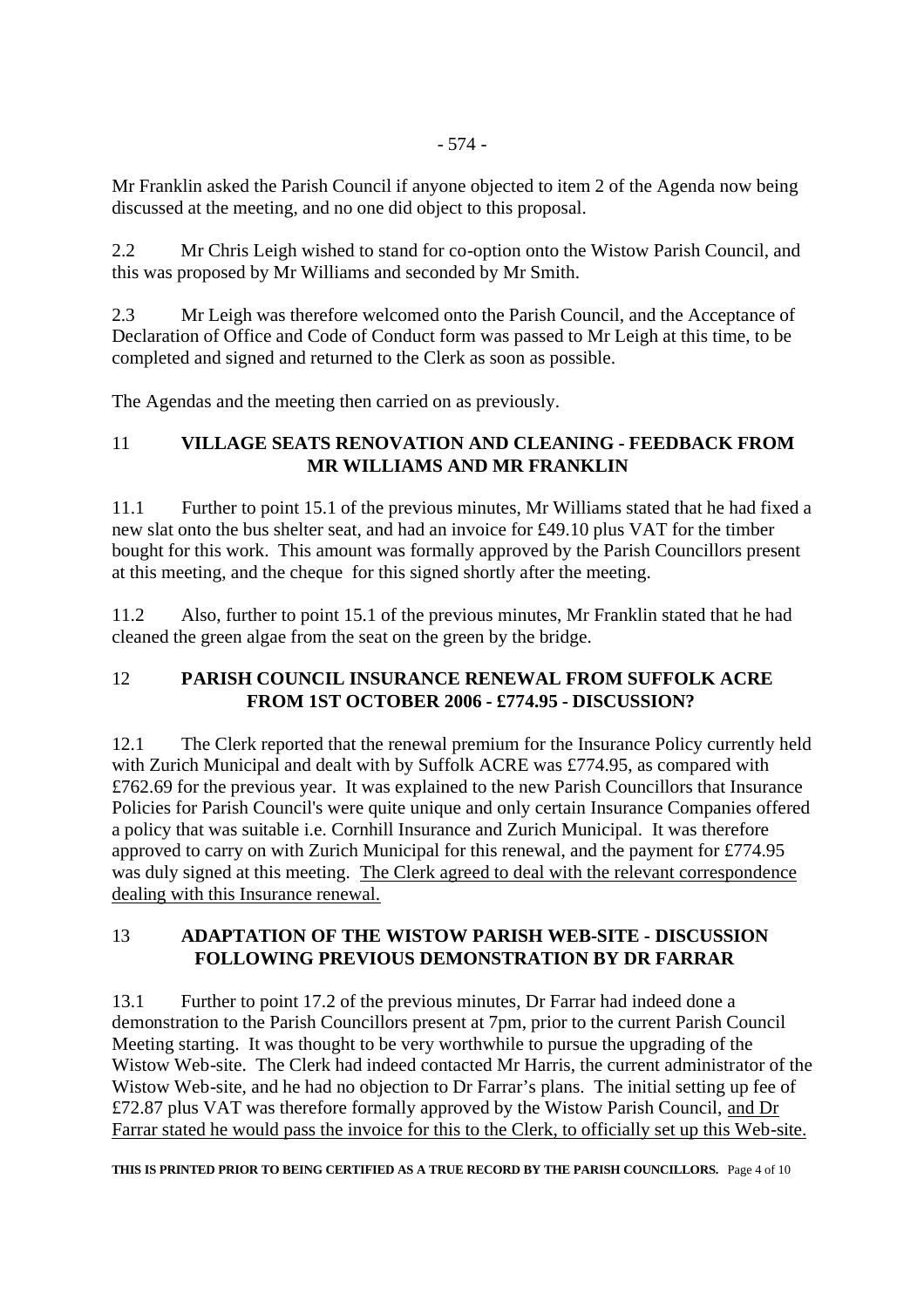13.2 It was also suggested to call the Web-site 'Wistowvillage.info' if that was possible.

13.3 It was also suggested that the number of hits or people accessing the Web-site be incorporated into it, and Dr Farrar stated that this should be possible.

13.4 It was asked if it would be possible for the Parish Council to officially raise invoices for money received from sponsors of the new Web-site, and Mr Bucknell did confirm that he was aware of other Parish Council's being able to do this.

13.5 It was asked how the new Web-site would be publicised around the village, and Mr Smith did suggest that his daughter could do a mail-drop with the local newspapers when they were delivered, and this was felt to be a good idea.

#### 14 **a - i- PLAYGROUND - MR FRANKLIN & CLERK & MR BUCKNELL TO REPORT (INCLUDING POTENTIAL PLAY MATTING FUNDING?)**

14.1 Further to point 16.1 of the previous minutes, Mr Bucknell asked to be informed if the lottery fund grant for the Play Equipment was not received by the Clerk in September 2006, and the Clerk agreed to do this.

14.2 The Clerk also stated that further to point 16.1 of the previous minutes, some quotations had been received from various companies for the new Play Matting valid up to February 2007, and some others were still in the process of being received.

14.3 It was stated that the goal posts in the Playing Field had once again been moved, even though they had previously been pegged down securely. Mr Franklin stated that he would check on this, and try to fix these goals again securely.

14.4 It was asked if a bigger climbing frame might be possible for slightly bigger children to play on, but it was felt that this might present a Health and Safety hazard for those younger children who wish to play on it.

## 14 **a - ii- PLAYGROUND - PLAYING FIELD HEDGE OVERGROWN - QUOTATION RECEIVED - DISCUSSION?**

14.5 Further to point 16.3 of the previous minutes, the Clerk stated that Mr Longland had quoted £200 to cut both sides of the playing field hedge and taking away all the cuttings. This was formally approved by the Parish Councillors present, and the Clerk stated that he would inform Mr Longland of this decision as soon as possible.

#### **THIS IS PRINTED PRIOR TO BEING CERTIFIED AS A TRUE RECORD BY THE PARISH COUNCILLORS.** Page 5 of 10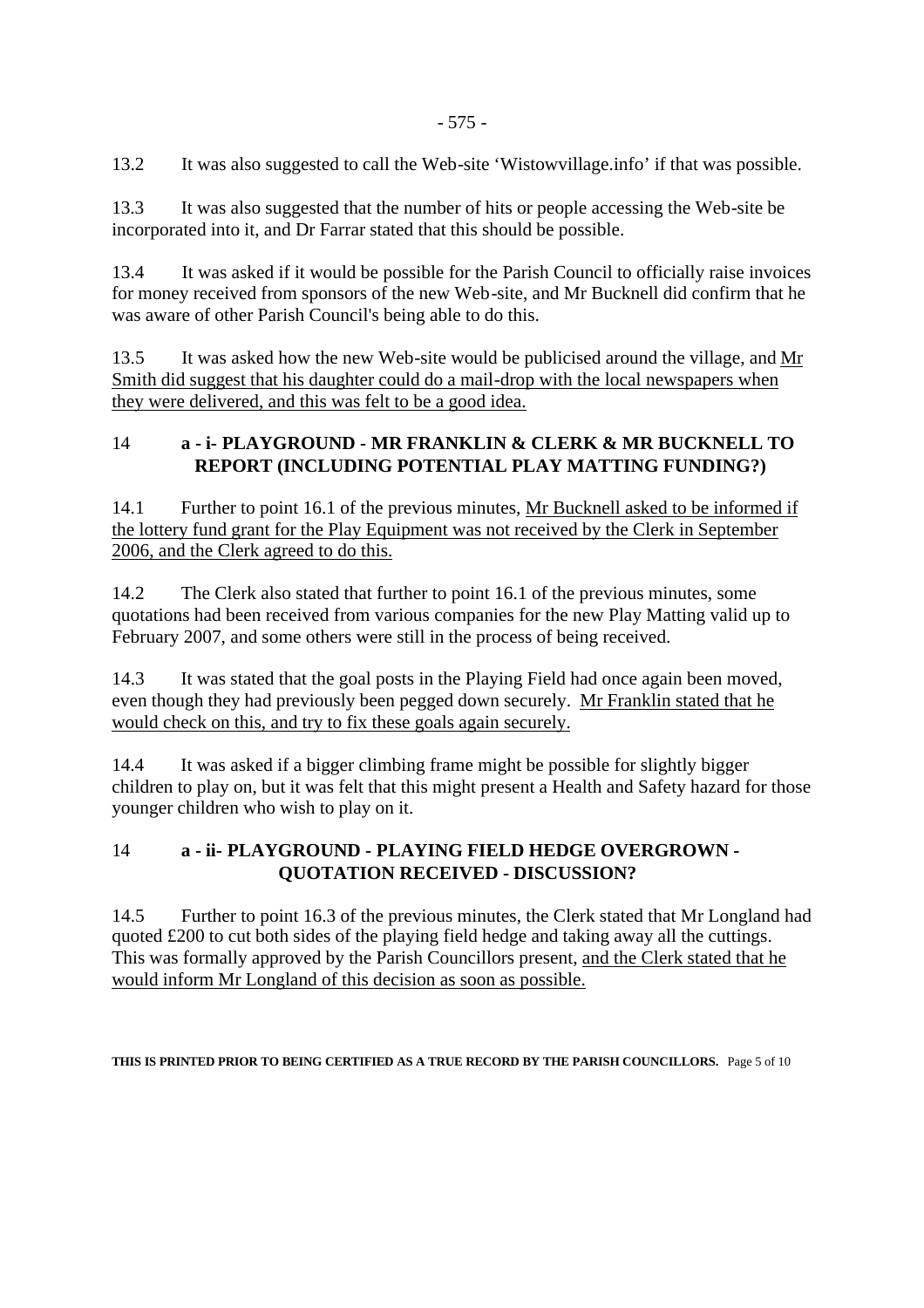#### - 576 -

#### 14 **b - STREETLIGHTS - MR BENSON, DR FARRAR & CLERK TO REPORT**

14.6 Further to point 16.5 of the previous minutes, Dr Farrar stated that he received a list via the Clerk of the Wistow Streetlights, that the Parish Council were responsible for, but it seemed to be somewhat confusing as several column numbers repeated themselves. Dr Farrar had been in contact with both Tony Hull and Chris Sproston of Cambridgeshire County Council, to try to get a proper comprehensive list compiled of every streetlight in the Parish, it's number and location, and this was reported as ongoing.

14.7 Further to the streetlight opposite Bridge Street currently held together with PVC tape, Dr Farrar stated that he would look at this column for his assessment, and report back at the next Parish Council Meeting.

14.8 The idea of purchasing cheaper bulbs for the Parish owned Streetlights was discussed briefly.

#### 14 **c - FOOTPATHS - ANY ISSUES TO REPORT**

14.9 Mr Cook stated that on the footpath to Broughton, a tree had fallen thereby blocking the footpath, and it was confirmed that it was the farmers responsibility that owned the land to have this tree removed.

14.10 Mr Cook also stated that certain path markers were falling down, and it was asked who the Footpath Officer was at Cambridgeshire County Council to contact regarding this. The Clerk stated that he would pass to Mr Cook the name of the appropriate Footpath Officer as soon as possible.

14.11 Mr Cook also stated that extra signs would be useful stating that dog fouling was not permitted in certain areas, and it was decided that this would be requested from the same Footpath Officer as mentioned in point 14.10 above.

#### 14 **d - VILLAGE HALL - ANY ISSUES TO REPORT (INCLUDING EXTRA PARISH COUNCILLOR TO SIT ON VILLAGE HALL COMMITTEE)**

14.12 Further to point 3.1 above in these minutes, Mr Smith stated that he had been unable to attend any Village Hall Committee Meetings, due to being unaware when the meetings were being held.

14.13 Mr Leigh agreed to be the other Parish Council's representative on the Wistow Village Hall Committee, and the Clerk agreed to ask the Village Hall Committee Chairman to also advise him of the meetings dates for this Committee.

#### **THIS IS PRINTED PRIOR TO BEING CERTIFIED AS A TRUE RECORD BY THE PARISH COUNCILLORS.** Page 6 of 10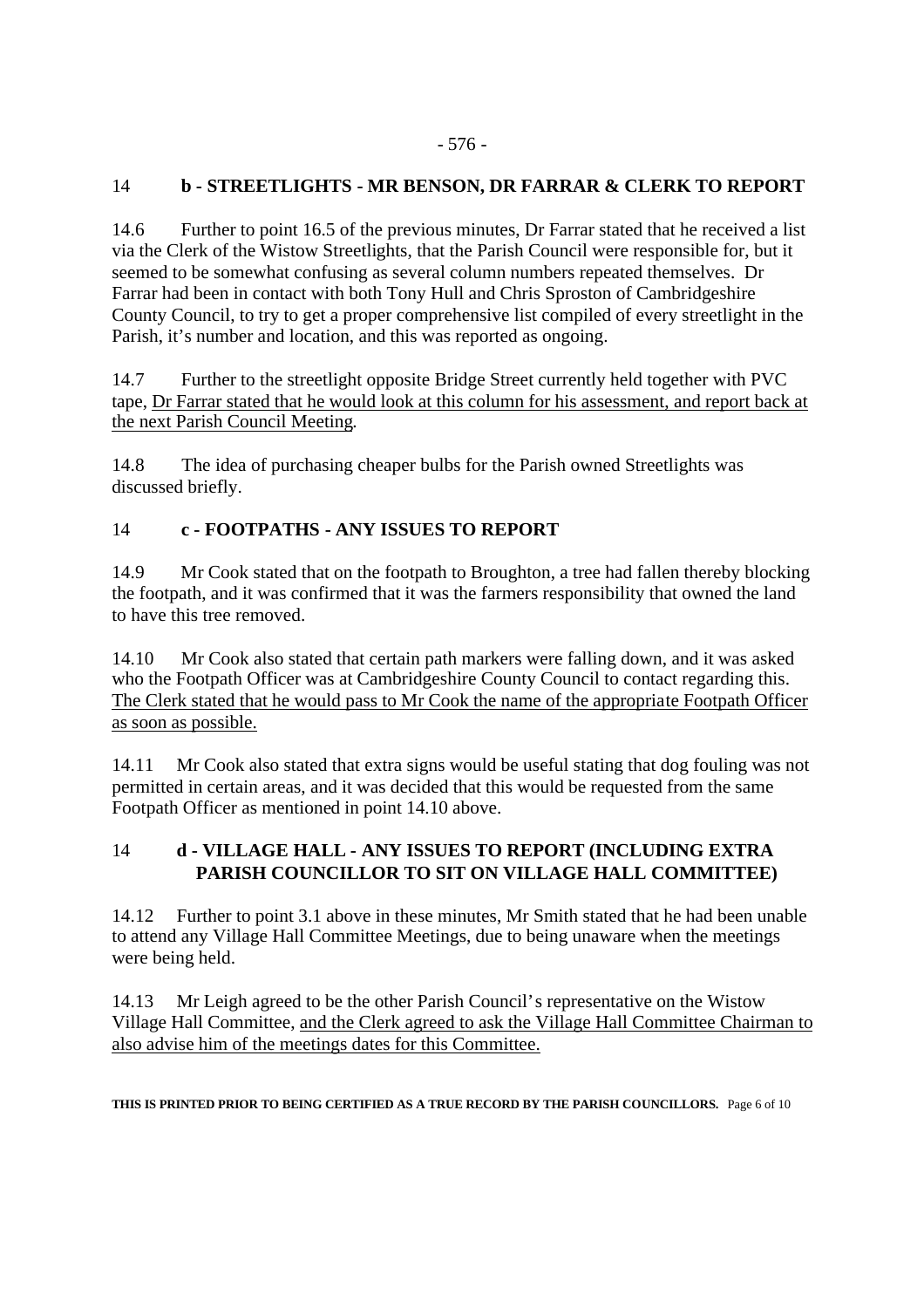#### - 577 -

#### 14 **e - ALLOTMENTS - FORMATION OF NEW ALLOTMENT SUBCOMMITTEE - NOMINATIONS?**

14.14 Further to point 16.9 of the previous minutes, Mr Benson stated that he would be prepared to go on the Allotment Subcommittee, with Mr Cook. It was therefore agreed for the time being, to just have two Parish Councillors on the Subcommittee, and to see how that went.

14.15 Mr Franklin briefly informed the new Parish Councillors of the situation thus far with respect to the Wistow Allotments.

#### 14 **f - TRAFFIC & ROAD ISSUES - MR BENSON, MR BUCKNELL AND CLERK TO REPORT (INCLUDING CCC JOINTLY FUNDED MINOR IMPROVEMENT SCHEME 2007/08 APPLICATION)**

14.16 Mr Bucknell informed the Parish Council, that he was soon joining the Committee of four people who was responsible for scoring the various applications for these grant monies, and therefore was declaring an interest, and was not able to join in with this item on the Agenda.

14.17 Mr Benson had, with other members of the Wistow Parish Plan Traffic Subgroup committee, prepared two versions of a Report to include with the CCC Jointly Funded Minor Improvement Scheme 2007/08 Application. After much discussion on the various merits of both Reports, it was decided to approve Mr Benson's second Report, which it was considered had more factual and grounded information contained within it, and that this should be included with the grant application form. Mr Benson therefore stated that he would complete this application and send it off in good time for the closing date of these grant applications.

14.18 Further to point 16.13 of the previous minutes, Mr Lucas stated that hard standing areas had been discussed on the both sides of the road at the Wistow Toll, for the schoolchildren living there to safely wait for their school bus, and that as soon as he had any further information, he would inform the Parish Council accordingly.

14.19 It was mentioned that some reflector lights had been broken by the side of the road near the junction of Bridge Street to Manor Street recently. It was identified that this was the responsibility of the Highways Authority, and Mr Benson stated that he would follow this matter up, as soon as possible.

## 14 **g - GRASS CUTTING - ANY ISSUES TO REPORT**

14.20 It was stated that several areas of the village had recently not had their grass cut. In order for Mr Williams to fully understand who was responsible for cutting which areas of grass in Wistow, both the Clerk and Mr Bucknell stated that they would try to provide him with maps or information about the areas that had their grass cut by the Huntingdonshire District Council, Cambridgeshire County Council and which were the responsibility of the Wistow Parish Council.

**THIS IS PRINTED PRIOR TO BEING CERTIFIED AS A TRUE RECORD BY THE PARISH COUNCILLORS.** Page 7 of 10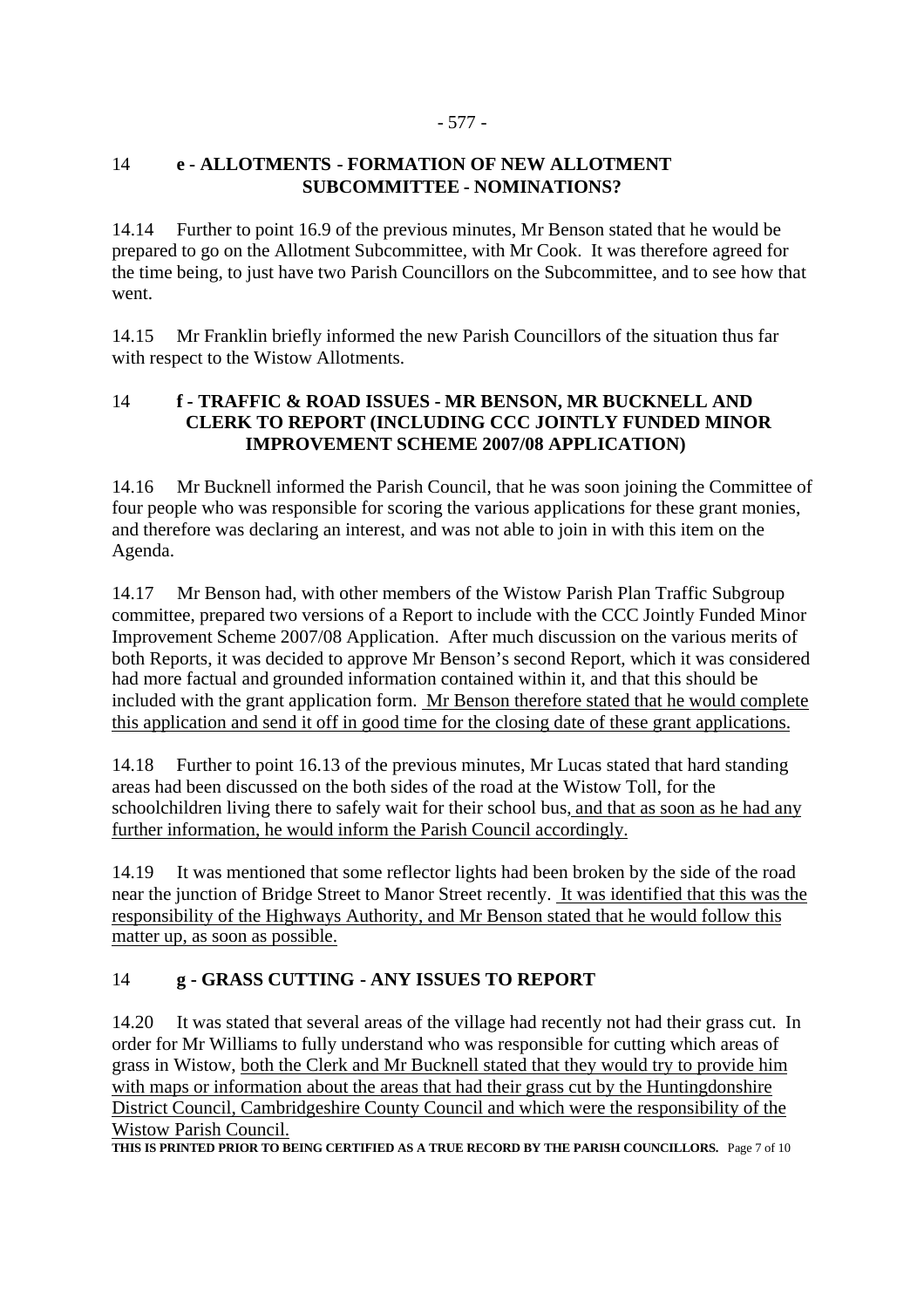#### 14 **h - GRANTS - ANY ISSUES TO REPORT**

14.21 There was no issues stated with regard to grants that needed raising at this meeting.

#### 14 **i- CHURCH WALL - CLERK TO REPORT**

14.22 Further to point 16.16 of the previous minutes, the Clerk stated that he had heard from Mr Carlyle about the video made whilst the Church Wall Renovation Work was taking place, and that this should be with him very shortly.

14.23 Further to point 11.19 of the Parish Council Meeting dated the 22nd June 2006, the Clerk reported that he had heard from both Mr Limentani and KG Wright Builders Ltd, stating that they had both inspected the Church Wall recently, and in particular the coping stones that had reportedly been flaking and lifting off, and they had found nothing of great concern in respect of this wall.

14.24 Further to point 16.17 of the previous minutes, the Clerk stated that he contacted Reverend Dowman regarding the missing flagpole, and had been told that there was a metal pole attached to the Church Wall before it was restored, but that since he had been associated with Wistow Church in 2003, he was not aware of any actual flagpole being in existence. Mr Franklin stated that he remembered a kind of flagpole being in the churchyard by the Church, but that it seemed to disappear about 6-7 years ago, and therefore before the Reverend Dowman's time.

14.25 Mr Bucknell stated that he had spoken to Reverend Dowman about potential funding to get the Church Clock renovated and working properly, but that the Parochial Church Council would need to pay for some of the work to be done themselves.

#### 15 **APPOINTMENT OF COUNCILLOR POST HOLDER - GRANTS**

15.1 Mr Smith stated that he would take on this responsibility for the Parish Council.

#### 16 **APPOINTMENT OF PARISH PLAN ACTION PLAN WORKING PARTY CO-ORDINATORS -**

16.1 a - **PEDESTRIANS** - Mr Cook b - **LITTER** - Mr Smith

#### 17 **MATTERS OUTSTANDING FROM PREVIOUS MINUTES (DATES WHEN LAST APPEARED IN MINUTES)**

17.1 Dog Disturbances along Harris Lane, Wistow - 19.1 - 27/7/06 - following on from the previous meeting, it was known that the resident had not yet moved, and it was thought that there may actually be another dog present on these premises now. Mr Bucknell stated that he would try to find out from Huntingdonshire District Council, more about the current situation, and report back at the next Parish Council Meeting.

**THIS IS PRINTED PRIOR TO BEING CERTIFIED AS A TRUE RECORD BY THE PARISH COUNCILLORS.** Page 8 of 10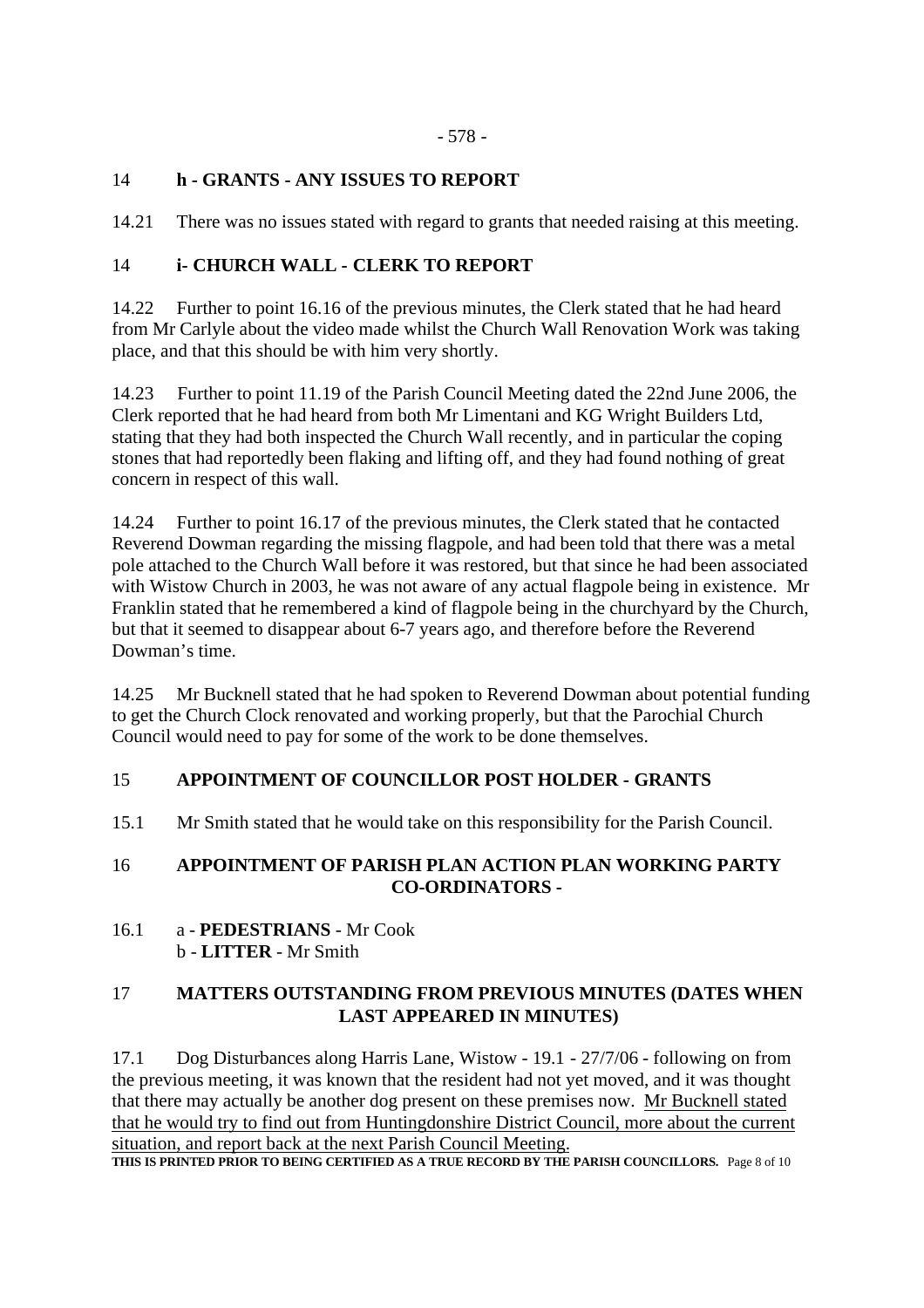17.2 Car Parking Area Maintenance by Huntingdonshire Housing Partnership behind garages in Oakland's Avenue, Wistow - 19.2 - 27/7/06 - Further to point 19.2 of the previous meeting, the Clerk reported that he had heard from Mr Chatterton of Huntingdonshire Housing Partnership, who had stated that the footpath resurfacing area had been inspected and they were currently pricing up the work. Once this pricing had been completed, work could be authorised and actioned, which could take up to 2 months to do. In respect of the clearing of the area, Mr Chatterton had stated that he was still waiting for a quote for this work to come in, and then an order would be placed to get the work done as soon as possible. It was asked if the Clerk could try to ascertain more clearly what extent the clearing up would actually encompass, the precise area this would involve, and whether this was clearly what was agreed at the on-site meeting with Mr Marshall, one of the residents. The Clerk agreed to try to get this further information, and report back at the next Parish Council Meeting.

## 18 **ITEMS FOR THE WISTOW WARBLER - TO INFORM JOHN DRANSFIELD OF ARTICLES**

18.1 Dr Farrar stated that he would inform Mr Dransfield about the new Wistow Website.

18.2 The Clerk stated that he would inform Mr Dransfield about the new Parish Councillors, including their names, addresses and contact numbers.

18.3 It was asked if anyone who was due to attend the Wistow Cricket Match this coming weekend could possibly write a report of this event, as it was felt that this would be very useful, to be included in the next edition of the Wistow Warbler.

# 19 **MONTHLY AUDIT - NOMINEE FOR NEXT MEETING?**

19.1 Mr Leigh agreed to do the Monthly Audit at the next meeting.

## 20 **DATES OF NEXT MEETING - THURSDAY 28TH SEPTEMBER 2006 AT 7.30PM**

20.1 There being no further business the meeting closed at 9.45pm.

#### **THIS IS PRINTED PRIOR TO BEING CERTIFIED AS A TRUE RECORD BY THE PARISH COUNCILLORS.** Page 9 of 10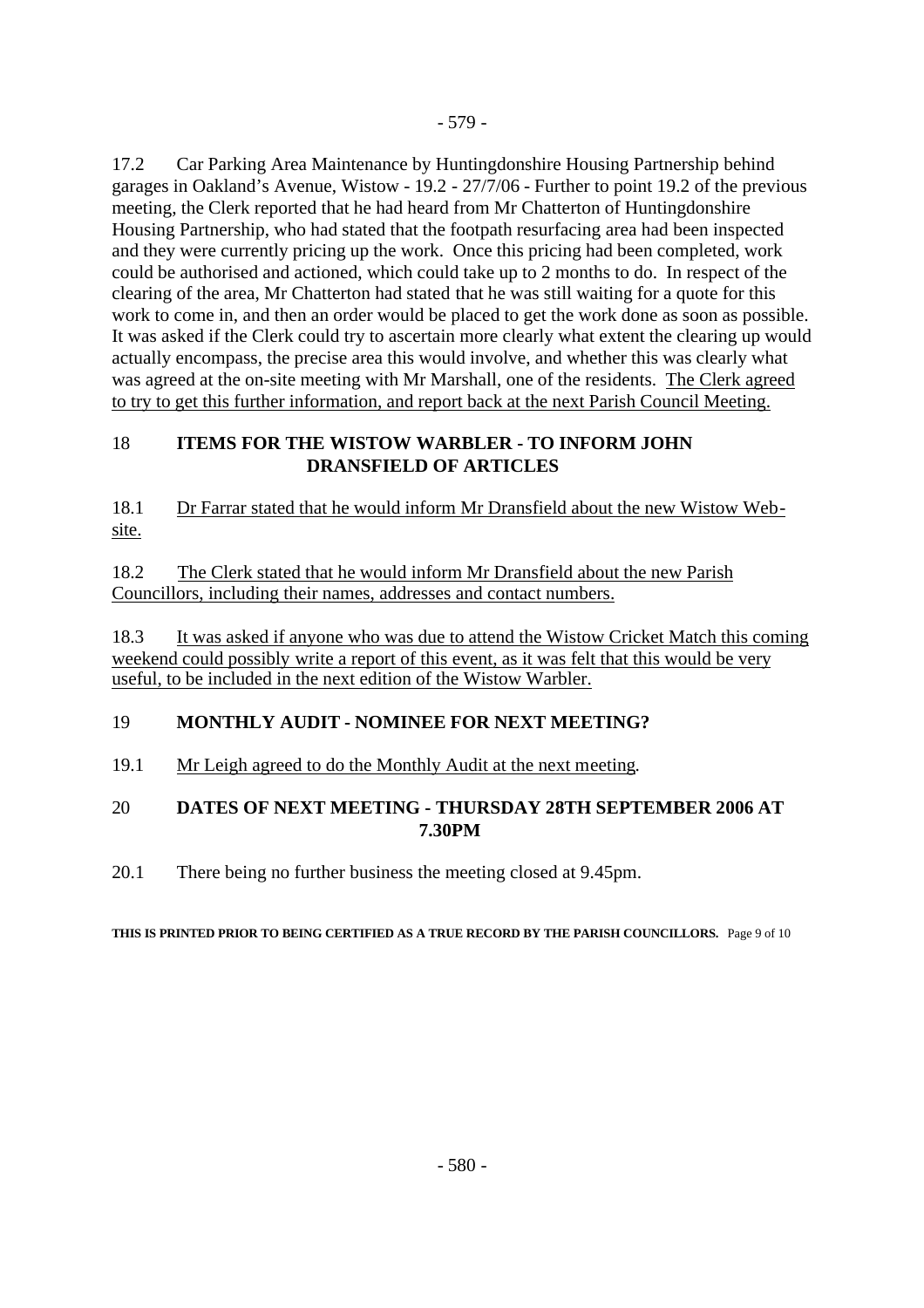## **PLANNING APPLICATIONS RECEIVED FROM APRIL 2004**

Wistow Parish Council - WPC Huntingdonshire District Council - HDC Not Yet known - NYK

| INUL TULAIIUWII - IN I IN |                                                                                                                |                                                                                                    | <b>Approved and Date</b>                                                       |
|---------------------------|----------------------------------------------------------------------------------------------------------------|----------------------------------------------------------------------------------------------------|--------------------------------------------------------------------------------|
| <b>App.Number</b>         | <b>Property Address</b>                                                                                        | <b>Purpose</b>                                                                                     | <b>WPC</b><br><b>HDC</b>                                                       |
|                           | 04/00942/FUL 20 Harris Lane, Wistow                                                                            | Extension                                                                                          | $Yes -$<br>Yes-<br>5/5/04<br>30/4/04                                           |
|                           | 04/02606/FUL Westmorland, Mill Road                                                                            | <b>Erection of Conservatory</b>                                                                    | $Yes -$<br>$Yes -$<br>31/8/04 21/9/04                                          |
| 04/02946/FUL              | Place, Wistow                                                                                                  | 04/02536/LBC 2 Kingston House, St John's Replacing window with door<br>and additional window       | $Yes -$<br>Yes-<br>30/9/04 16/12/04                                            |
|                           | 04/03738/FUL Northern Cottage, Church Extension and Alterations<br>Street, Wistow<br>(plans amended $8/2/05$ ) |                                                                                                    | Yes-<br>$Yes -$<br>23/2/05<br>27/1/05<br>$Yes -$<br>$Yes -$<br>25/2/05 23/2/05 |
|                           | 04/03755/FUL Kingsland Farm, Ramsey<br>Road, Upwood                                                            | <b>Vehicular Access Construction</b>                                                               | $Yes -$<br>Yes-<br>31/3/05<br>5/5/05                                           |
|                           | 05/01694/FUL 1 Wistow Fen Cottage,<br>Puddock Road, Warboys                                                    | Extension                                                                                          | Yes-<br>$Yes -$<br>30/6/05<br>5/7/05                                           |
|                           | 05/02091/FUL 12 Harris Lane, Wistow                                                                            | Extension                                                                                          | Yes-<br>$Yes -$<br>26/7/05<br>3/8/05                                           |
|                           | 05/02506/FUL Land at 6 Bridge Street,<br>Wistow                                                                | Erection of Dwelling                                                                               | $Yes -$<br>$Yes -$<br>25/8/05 23/9/05                                          |
|                           | 05/02424/FUL 4 Oakland's Close, Wistow                                                                         | Extension                                                                                          | $Yes -$<br>$Yes -$<br>25/8/05 12/9/05                                          |
|                           | (plans amended $25/1/06$ )                                                                                     |                                                                                                    | Yes - NYK                                                                      |
|                           | 05/02726/FUL Brookfields, Manor Street,<br>Wistow                                                              | <b>Erection of Conservatory</b>                                                                    | $Yes -$<br>$Yes -$<br>29/9/05 12/10/05                                         |
|                           | 05/03102/FUL Westmorland, Mill Road,<br>Wistow                                                                 | Extension to rear of Garage                                                                        | $Yes - Yes -$<br>27/10/05 10/11/05                                             |
|                           | 06/00360/OUT Poultry Houses, Shillow<br>Hill, Wistow                                                           | <b>Agricultural Dwelling</b><br>Erection                                                           | <b>NYK</b><br>$Yes -$<br>23/2/06                                               |
|                           | 06/01058/FUL 20 Harris Lane, Wistow                                                                            | <b>Conservatory Erection</b>                                                                       | Yes - NYK<br>27/4/06                                                           |
| 06/02681/FUL              | <b>RAF Upwood, Ramsey</b><br>Road, Bury                                                                        | Change of Use to Urban<br>Assault etc.                                                             | Yes - NYK<br>31/8/06                                                           |
|                           |                                                                                                                | THIS IS PRINTED PRIOR TO BEING CERTIFIED AS A TRUE RECORD BY THE PARISH COUNCILLORS. Page 10 of 10 |                                                                                |